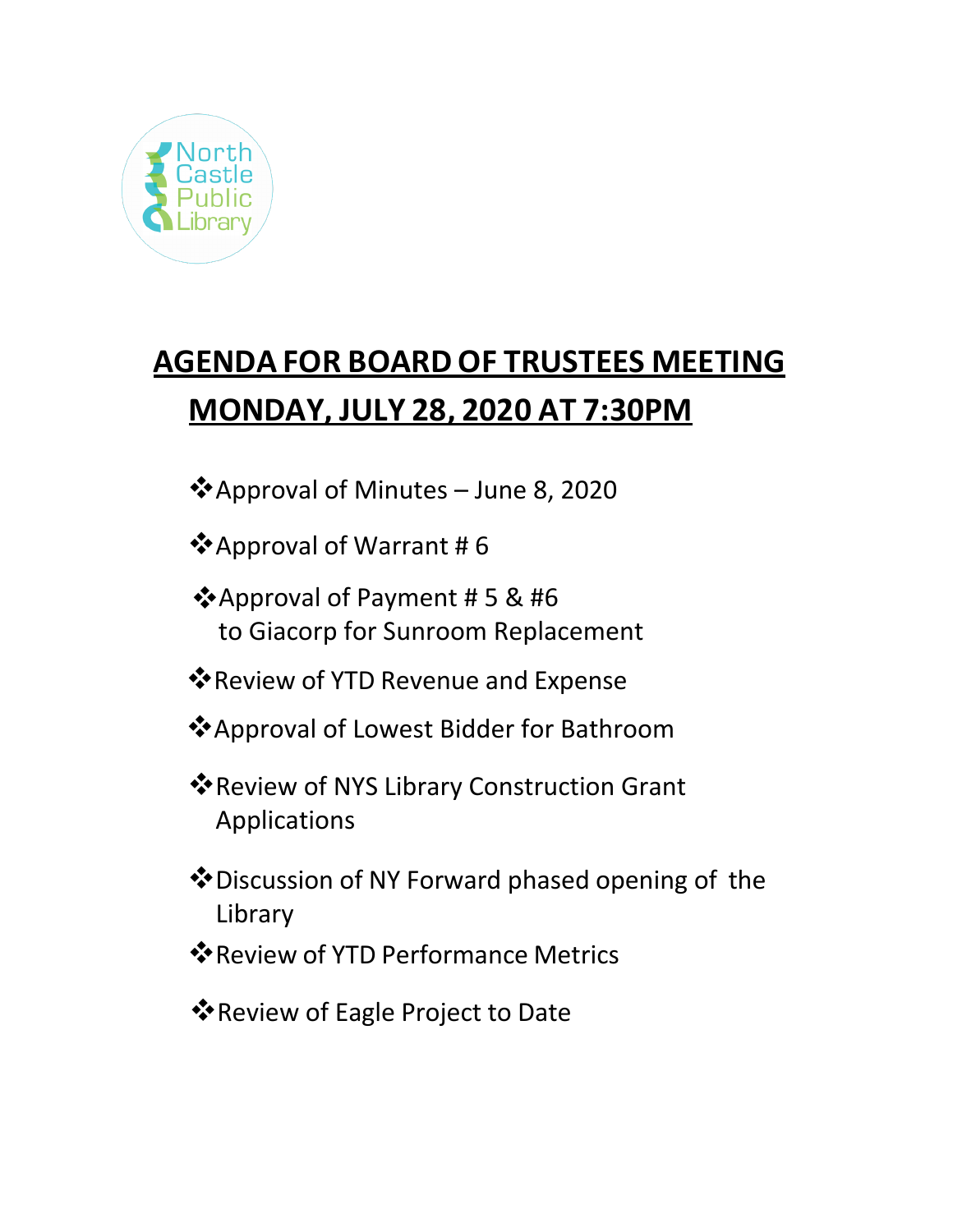## **North Castle Public Library**

## **Library Board of Trustees Minutes – June 08, 2020**

This meeting was a Zoom meeting due to COVID-19 restrictions. It was recorded and a transcript will be available.

Scott Stopnik called meeting to order at 7:31 PM

### **In attendance:**

**Trustees:** Diane Borgia, Jeanne Lapsker, Sean Ryan, Stephanie Paul, Scott Stopnik

**Library:** Edie Martimucci

**Friends:** Barbara Vircillo

**Town:** Saleem Hussain

### **Key Votes/Review**:

- **Approval of Minutes for the March 9, 2020 NCPL Board of Trustees meeting**
	- Stephanie made motion, Jean seconded, all approved.
- **Approval to bid the Armonk elevator project -** Arcari + Iovino's design, specs and proposed bid package are attached. This will require Town Board approval as well. Sean has reviewed. Grant ends June 30, 2022.
	- Jean motioned to approve, Sean seconded, all approved
- **Approval to award the third phase of the Armonk roof replacement (middle section) to the low bidder -** this work will be done once given the go ahead by the structural engineer assessing the trusses in the circulation area. There are 3 bids which were distributed prior to the meeting. This will require Town Board approval as well.
	- Sean motioned to approve, Scott seconded, all approved
- **Approval to request bids for the Armonk adult restroom replacement -** Arcari + Iovino's design and specifications are attached.
	- Jean motioned, Sean seconded, all approved
- **Discussion of NYS 2020-2022 NYS Library Construction Grant Application(s)**  we have begun gathering ideas/proposals for this year's submission to the state. Our submission will be due in mid August. This will also require approval by the town board. The following projects are being defined. Estimates are attached where available.

(1) **Construction of a Children's Educational Courtyard** behind the new sunroom. This includes a fence around the courtyard, a new surface for the courtyard as previously discussed with the BOT and improved egress paths with movement of compressor.

(2) **Renovation of the Armonk office and break/conference room.** This includes new storage solutions for the staff and the Friends, a "kitchenette" addition for the break room and new wiring for staff workstations, Estimate expected this week (will be forwarded).

(3) **Replacement of the front Armonk facade** (outside of the Elson Room) including replacing window and stucco facade that is deteriorating,

(4) **Replacement of the Elson room ceiling tiles and lighting to LED.**

(5) **Renovation of Whippoorwill Road East Porch.** Estimate is being pursued.

(6) **Other project ideas are welcome -** especially for North White Plains - possibly a sign as previously discussed?

Discussion: Prioritize the list and get estimates where needed. Prioritize courtyard to allow more